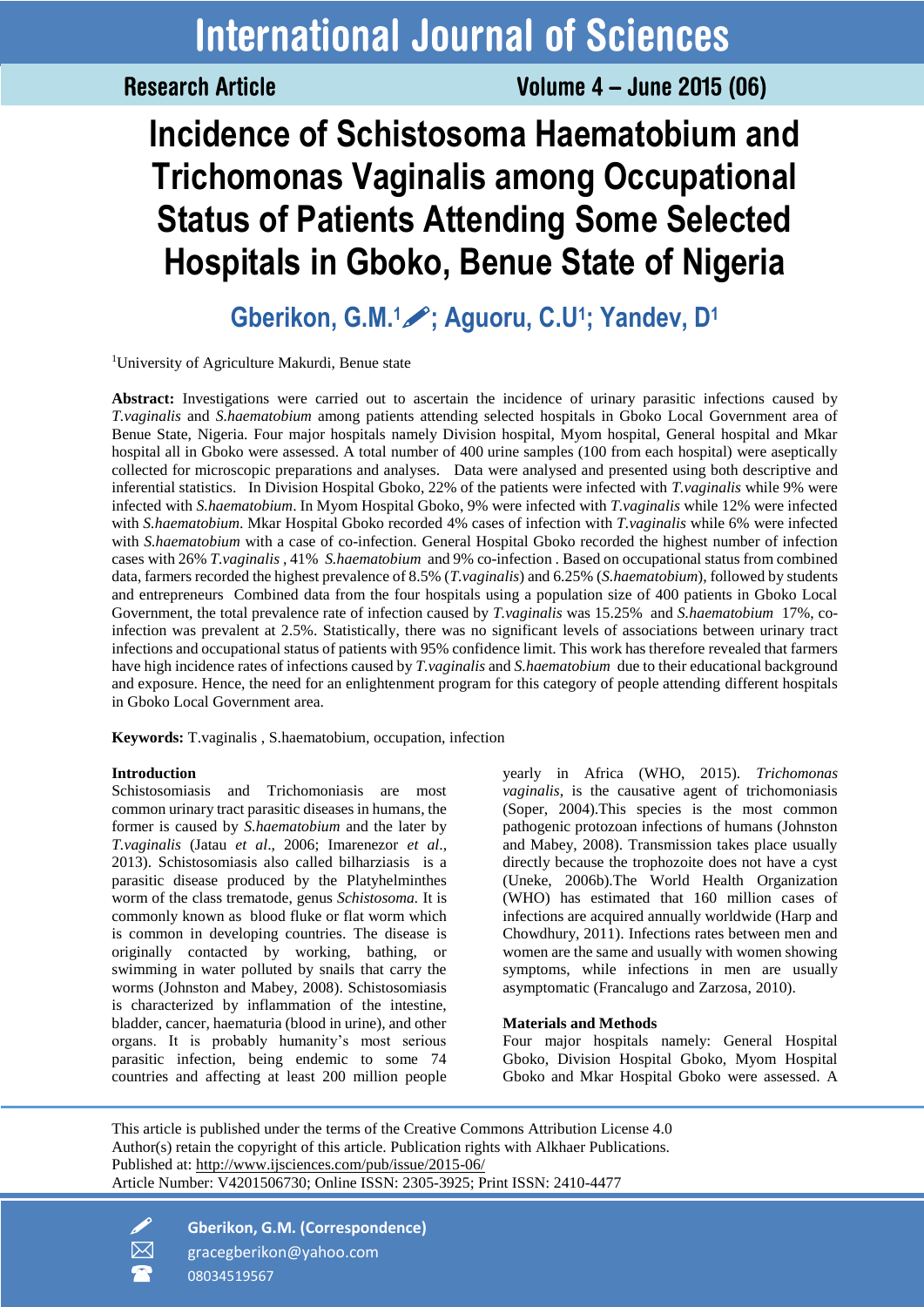total of 400 urine samples were collected from patients across the four hospitals for analysis. 100 samples were collected from each of the hospitals which comprised 50 samples from male and 50 samples from female patients. The sample size was estimated using sample size calculator by Raosoft (2004).

### **Collection of Urine Sample and Demographic Information**

Clean labeled aseptic bottles were given to the patients with instruction to produce mid-stream urine samples (Uneke, 2006b).Demographic biodata such as occupational status were obtained from the patients before sample collection and analysis. The urine samples were recorded and numbered for proper identification.

### **Sample Analyses**

A sample set, consisting of 100 samples, was analysed one at a time from each hospital. All samples were analysed at Lens Gabriel School of Medical Laboratory Sciences Mkar, Benue State. Each urine sample was examined macroscopically for turbidity, presence of blood or cloudiness. For microscopic investigation, 2ml of each sample was poured in a centrifuge tube. The tubes (12 at a time) were balanced in the centrifuge machine to avoid splashing during spinning and were spun at 1500 revolution per minute for 5 minutes. From each tube, the supernatant was discarded. A drop of the deposit was transferred to a clean slide using Pasteur pipette and covered with a cover slip and viewed under the Light Binocular microscope at x10 and x40 objective lenses for the presence of ova of *Schistosoma heamatobium* and trophozoites of *Trichomonas vaginalis.* Result of each sample was recorded against the name and occupation of each patient.

## **Data Analyses**

Data were pictorially represented through appropriate graphical analysis constructed from Microsoft Excel Sheet of 2010 version. Inferential Non-parametric Statistics was conducted on the combined data through the use of Chi-square test of hypothesis  $(\chi^2)$ . This was done to determine if there were associations between infections and occupational status of patients in the four selected hospitals. Chi- Square was manually computed through factorial analysis and the resulting calculated and tabulated values were used in decision rule (NMC, 2013).



### **Results and Discussion**

**Figure 1:** Distribution of occupation amongst infected patients in Division Hospital Gboko (N=100)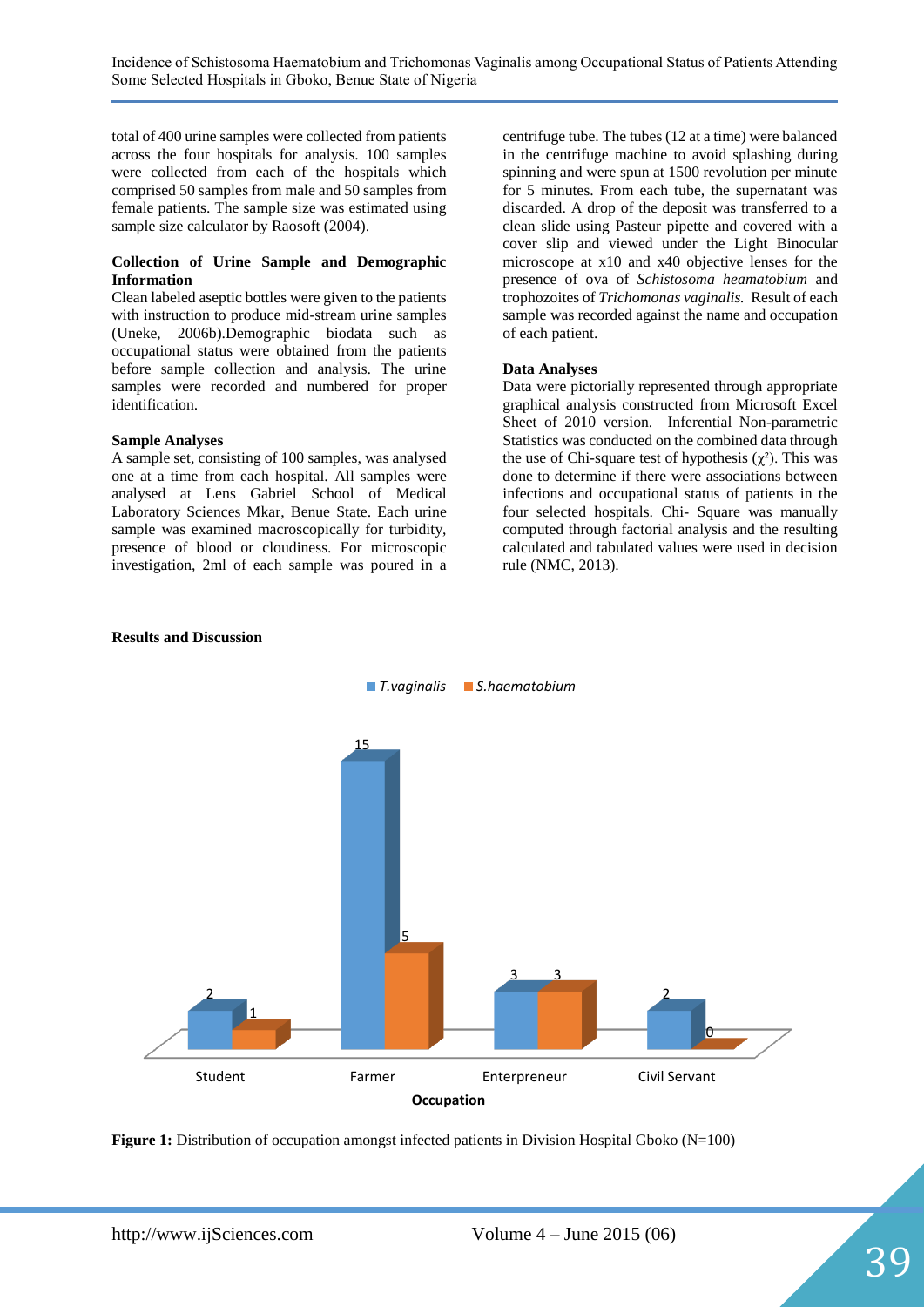Incidence of Schistosoma Haematobium and Trichomonas Vaginalis among Occupational Status of Patients Attending Some Selected Hospitals in Gboko, Benue State of Nigeria *T.vaginalis S.haematobium*



**Figure 2:** Occupation status of positive patients in Myom hospital, Gboko (N=100)



Figure 3: Distribution of infected patients based on occupation status in Mkar Hospital Gboko (N=100)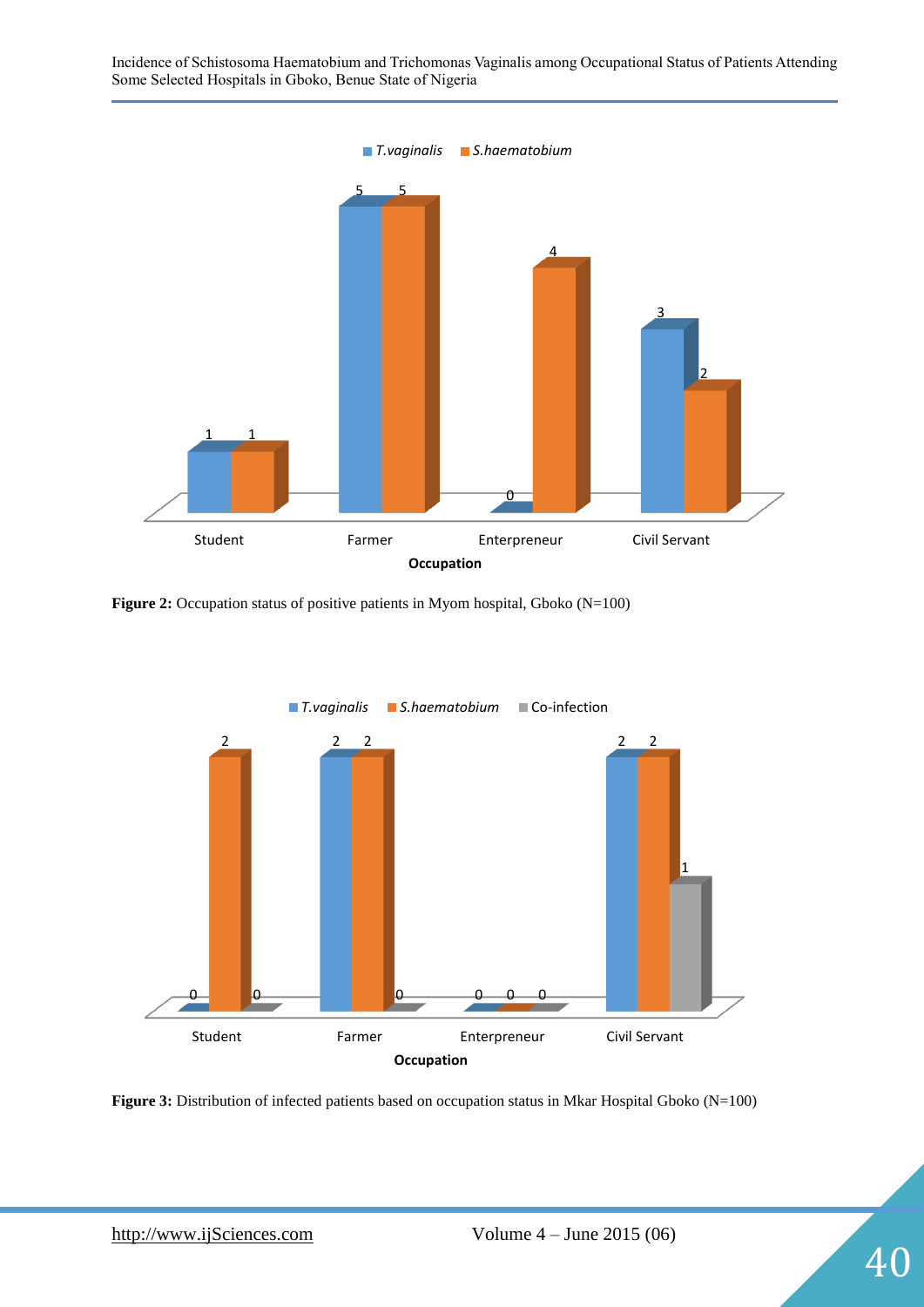Incidence of Schistosoma Haematobium and Trichomonas Vaginalis among Occupational Status of Patients Attending Some Selected Hospitals in Gboko, Benue State of Nigeria



Figure 4: Distribution of infection cases in General Hospital Gboko based on occupation status (N=100)



**Figure 5:** Occupation status of infected patients in Gboko L. G. Area (N=400)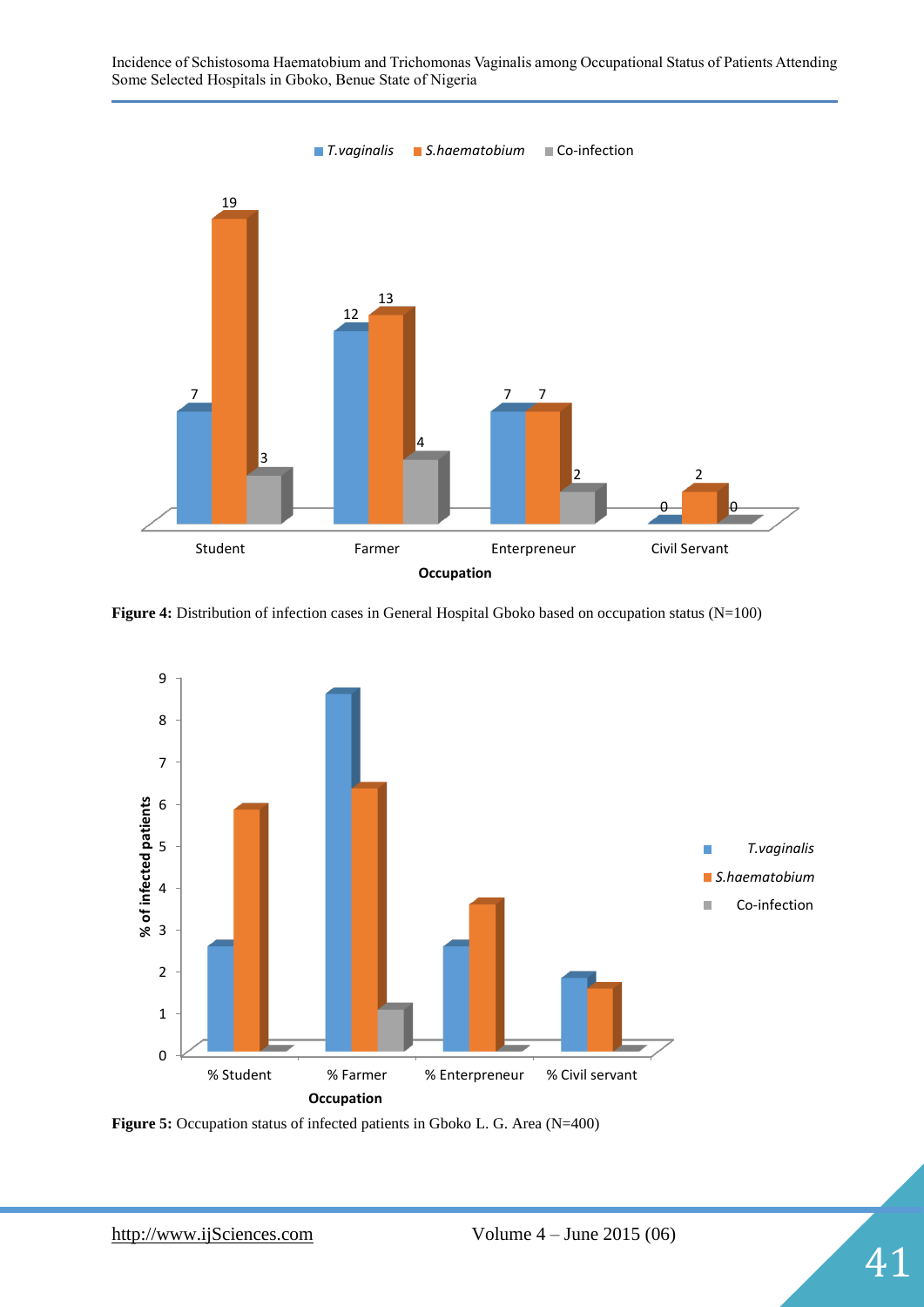

**Figure 6:** Prevalence of infections among the four hospitals based on occupation

# **DISCUSSION**

Urinary tract infections are major parasitic infections affecting many people with different occupational background in Nigeria and other developing countries. The highest prevalence rate of *T.vaginalis* infection was recorded among patients in the General Hospital (26%) followed by those in Division Hospital (22%). It is worrisome to have also discovered that the General Hospital had the highest prevalence of 41% of *S.haematobium* cases among its patients with 9% of all examined patients co-infected with *T.vaginalis* and *S.haematobium*. This alarming rate at the General hospital may be attributed to the fact that services and health delivery are offered at affordable rates.

Based on the view of some authors (Adeyeba and Ojeaga, 2002; Uneke *et al*., 2006a; Chalechale and Karimi, 2010) it is statistically pertinent to interpret results from a larger sample size to communicate a more reliable findings. Hence, the combined result of all hospitals with a sample size of 400 patients is an eye opener to the high prevalence of the studied infections in Gboko Local Government Area of Benue State. The total prevalence rates of *T.vaginalis* (15.25%), *S.haematobium* (17%) and co-infection (2.5%) were quite high in farmers who are ignorant of the existence of these two infections. This report has also revealed that farmers are more vulnerable to the

two infections than other occupational status while civil servants are the least vulnerable. This could be attributed to level of illiteracy and low level of sex education among the farmers, hence their vulnerability, whereas civil servants, students and entrepreneurs are more informed. Farmers are often predisposed to water sources where the infectious stages of *S.haematobium* are contracted followed by students. According to Uneke (2006b), the development of irrigation schemes and contacts with flooded areas have increased the prevalence of *S.haematobium* infections in several continents. Hence, schistosomiasis is more prevalent in rural communities where the standard of hygiene is low due to poverty or lack of infrastructure to support adequate health care services (Adeyeba and Ojeaga,2002)

The view of Haytham *et al*. (2005), that urinary tract infections have cosmopolitan distribution identified in all racial groups and social economic status, is fully supported in this work. Meanwhile, these parasitic infections have been reported to have potential influence on the spread of HIV and other sexually transmitted infections (Johnston and Mabey, 2008). Therefore, between infection and occupational status,  $\chi^2$  Calculated (7.0501) was less than  $\chi^2$  Tabulated (12.592), therefore no association was established between the two variables.